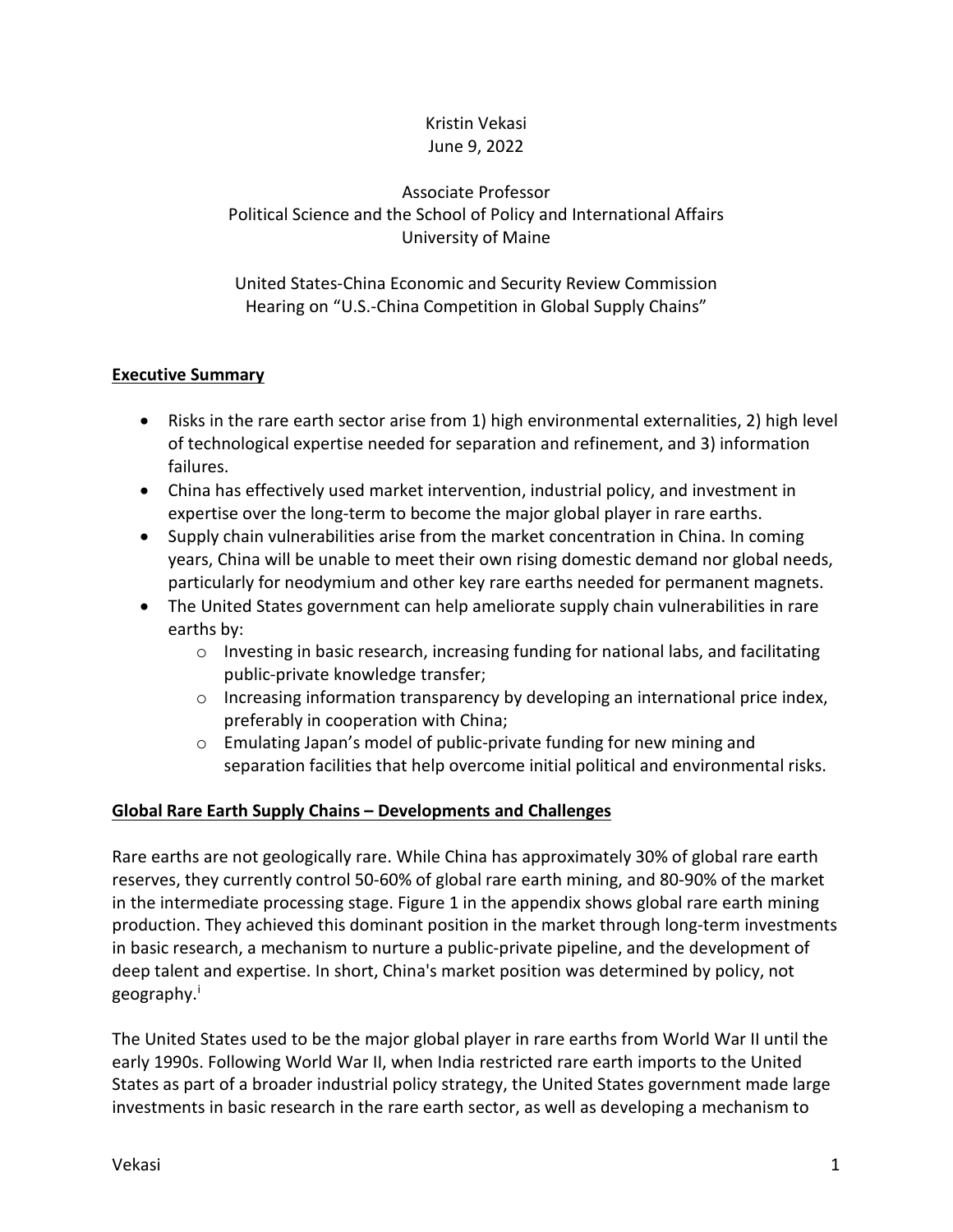support a public-private pipeline of knowledge.<sup>[ii](#page-2-1)</sup> The Rare Earth Information Center quarterly newsletter was a particularly effective mechanism for facilitating knowledge transfer from the national Ames Laboratory to private companies using innovations in rare earths in industry. However, as of the 1980s investments from the government had ceased, and basic research in rare earths greatly cooled. By the 1990s, this public-private investment mechanism had disappeared, while China had begun to effectively use very similar policies in order to facilitate the growth of their own domestic sector.

Today, China holds the commanding position in the global rare earth supply chain, from mining to processing to end-uses. The 17 elements in the rare earth group are mostly not rare: some are more abundant than copper, and they can be found across continents. For reference, Figure 2 in the appendix provides a map of existing mines and potential rare earth deposits around the world. This map is particularly important because supply chain vulnerabilities come from three things, none of them related to the supply of mining sites:

- 1. Willingness to bear high environmental externalities
- 2. Technological expertise in separation and refinement
- 3. Market risks introduced by information failure

Chinese policies have somewhat ameliorated the first factor, have excelled in the second, and the world is struggling with the third. We can evaluate the efficacy of China's policy on the ability to consolidate the domestic industry, control production numbers and eliminate illegal mining, standardize production procedures, and enforce environmental protections and other regulations.

There are a number of market and policy tools that China has historically used and continues to use to maintain their dominance in the rare earth industry. These include export controls, production quotas, state investment in basic research, nationalization of the industry, and most recently state consolidation into a vertically integrated mega-firm. As I have written elsewhere, Chinese dominance in the rare earth industry is a matter of policy, not geography. $iii$ 

Rare earth mining is highly polluting and bears high environmental and health costs for local communities. After they have been removed from the ground they must be separated, refined into oxides, and then made into metals and alloys before they are ready for industry. The secondary process is also highly environmentally damaging.<sup>[iv](#page-2-3)</sup> Although the shift from the United States to China was *initially* enabled by China's lower environmental and regulatory standards compared to the US, it is not the case that China maintains their lead today for this reason. Over the past decade, China has increased introduced new environmental regulations, enforced existing ones, and innovated some cleaner mining and refining processes.

The process of separation and refinement is the area where China has invested a great deal of intellectual capital and state resources. Today, China's dominance in rare earths is due more to their investment in the separation and refining process than trade or industrial policies. When it comes to rare earths, much like other technologies, investment in basic research and training of the talent of tomorrow is where true future dominance lies.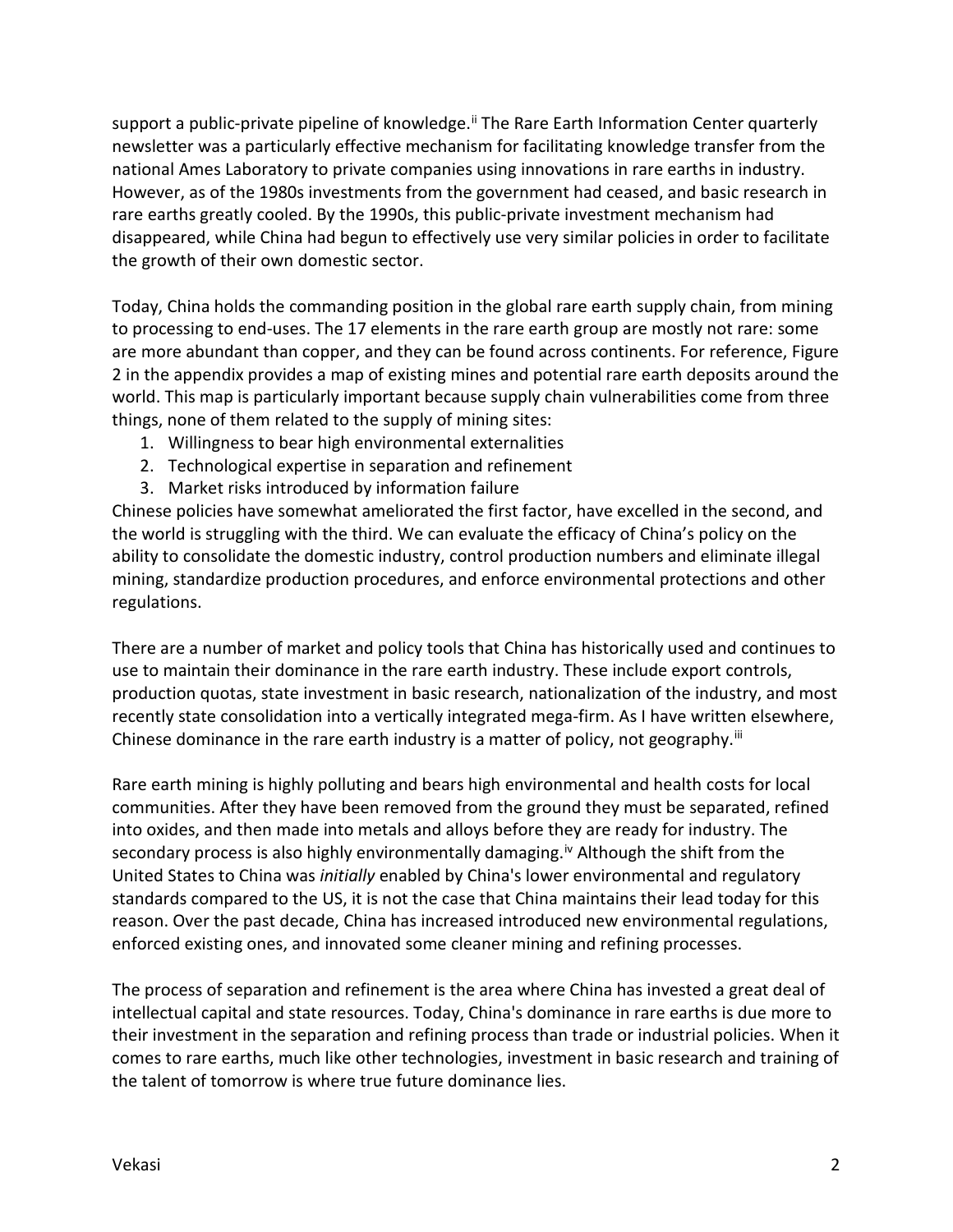### China's Industrial Structure

China nominally tightened regulations in the early 2000s, but struggled because of the proliferation of illegal mines. In 2012, the central Chinese government started a process of consolidation sparked by a recognition of many of the negative social and environmental externalities in the industry as well as acknowledgement of increased future global and domestic demand for the minerals.<sup>[v](#page-3-0)</sup> Instead of hundreds of small miners, the consolidation turned the industry into six regional state-owned conglomerates. In December 2021, there was further consolidation of the industry in the creation of the new mega-firm. The new China Rare Earth Group is the result of a merger of three large mining conglomerates and two research institutes. It will control China's heavy and medium rare earths, under the supervision of the State-owned Assets Supervision and Administration Commission of the State Council (the highest administrative level).<sup>[vi](#page-3-1)</sup> It will control some 30-40% of global supply.

The main goals of the new mega-firm are rooted in the domestic political economy, including market consolidation under state control, matching supply to demand, and an emphasis on vertical integration and higher value-added domestic production. It may also lead to more price stability, although that is not guaranteed. Prices for rare earths have been increasing due to surging demand and constraints on Chinese producers, particularly due to increased enforcement of environmental regulations.<sup>[vii](#page-3-2)</sup>

I anticipate in the future that the northern companies around the Baotou Mine in inner Mongolia will also be consolidated so China will have only two huge vertically integrated stateowned enterprises that control both rare earth mining and post-processing. The southern firm focuses on the heavy rare earth minerals, and the possible northern firm will focus on the light rare earth minerals (including neodymium).

#### China's Production Quota System

Previously, China used a system of discriminatory domestic versus foreign prices and export controls. In a case brought by the United States, European Union, and Japan, these export controls were found to be against China's accession agreement to the WTO in 2015. Following that decision, China did drop expert controls, and they were replaced by a system of production quotas that continued to limit supply and typically kept prices low and steady.

<span id="page-2-3"></span><span id="page-2-2"></span><span id="page-2-1"></span><span id="page-2-0"></span>Production quotas for the regional conglomerates are set centrally by the Ministry of Commerce, and enforced by the local governments. In recent years, production quotas have failed to meet demand and are starting to stress China's domestic rare earths sector.<sup>[viii](#page-3-3)</sup> Although an environmentally responsible and self-sufficient rare earth industry is a stated goal in China's recent five-year plans, domestic demand for rare earths has already outstripped domestic supply.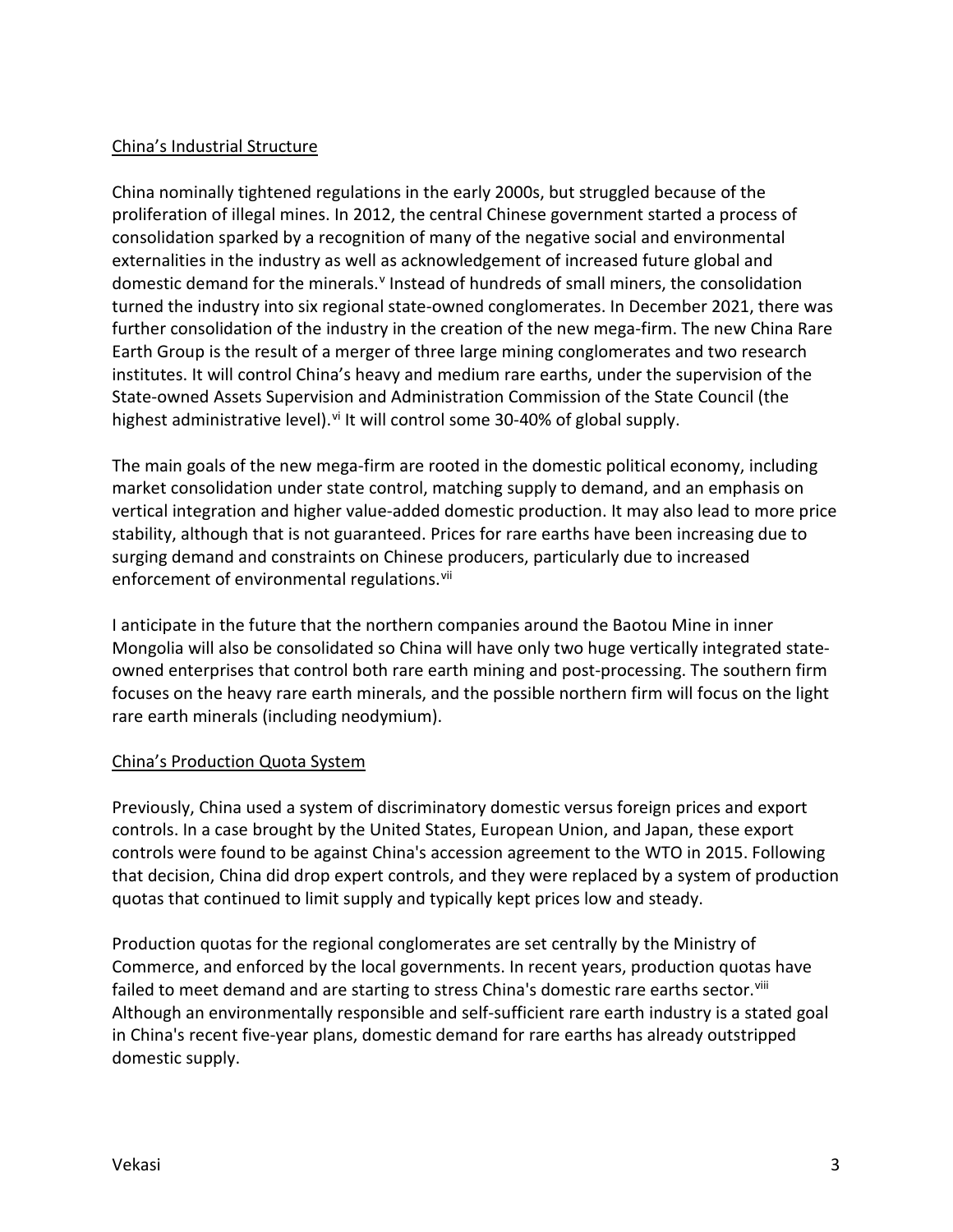<span id="page-3-2"></span><span id="page-3-1"></span><span id="page-3-0"></span>The 2016 "Rare Earth Industry Development Plan" published by the Ministry of Industry & Information Technology (MIIT) in conjunction with the 13<sup>th</sup> five-year plan, described many of these policies with specified targets for increased profitability and improvements in the high value-added segments of the industry, meeting higher environmental standards, and decreased production and smelting reflecting the goal of industry consolidation. One goal in the plan was to "improve mechanisms to keep the prices of superior minerals stable through limiting production." The 13<sup>th</sup> five-year plan, in particular, focused on the shift in China's political economy to higher value-added products with increased environmental sustainability. Goals included strengthening "geological environmental governance and ecological restoration in regions of intensive mineral resource mining" and "green mining".<sup>[ix](#page-3-4)</sup>

<span id="page-3-8"></span><span id="page-3-7"></span><span id="page-3-6"></span><span id="page-3-5"></span><span id="page-3-4"></span><span id="page-3-3"></span>By the time the 14<sup>th</sup> five-year plan was announced in 2021, many, though not all, of the previous goals had been met or were in process. China had moved up the value-added chain, as evidenced by their large research and development investments and expertise in the intermediate stages of production. As of this writing, no detailed regulations of rare earths under the 14<sup>th</sup> five-year plan yet exist. Overall, however, the plan calls to "promote breakthroughs in advanced metals and inorganic non-metal materials such as high-end rare earth[s]…[to] accelerate the breakthrough in key technologies". The plan is heavily focused on the newer industrial policy in China to shift towards higher value-added production, green technologies, and an economy more driven by domestic production *and* demand.<sup>[x](#page-3-5)</sup> While rare earths are not the only mineral targeted in the plan, these minerals are central to these broader goals. Many of the objectives – electric vehicles, space technology, new materials, computing and more – will require a reliable source of rare earths for either Chinese producers or foreign producers based in China.

<span id="page-3-11"></span><span id="page-3-10"></span><span id="page-3-9"></span>China imports rare earths, particularly those needed for permanent magnets. They also import unprocessed concentrate from the United States, which is then refined within China's vertically integrated industry. As a US Department of Energy report notes, most rare earth imports into the United States are in finished products. Even as US mining production has increased in recent years (see Figure 1), China's command of the midstream is unrivaled.

<span id="page-3-16"></span><span id="page-3-15"></span><span id="page-3-14"></span><span id="page-3-13"></span><span id="page-3-12"></span>In recent years, China has also started to rely on rare earth mining in regions of Myanmar that border China. The imports from Myanmar come from poorly regulated mines in that country, and also potentially from Chinese ores that are illegally mined and laundered across the border.<sup>[xi](#page-3-6)</sup> China's increased efficacy in enforcing environmental regulation, the consolidation of the industry, and the production quotas have restricted supply and made mining and processing in China more expensive. There is also increased demand for rare earths for permanent magnets and catalysts, particularly driven by the fast growth of China's electric vehicle market. Even China faces supply chain vulnerabilities. For example, when Covid-19 policies temporarily closed the China-Myanmar border, the price of rare earths started to rise dramatically. These price pressures were relieved to some extent when the border reopened and may be further ameliorated by the merger of the large mega-firm.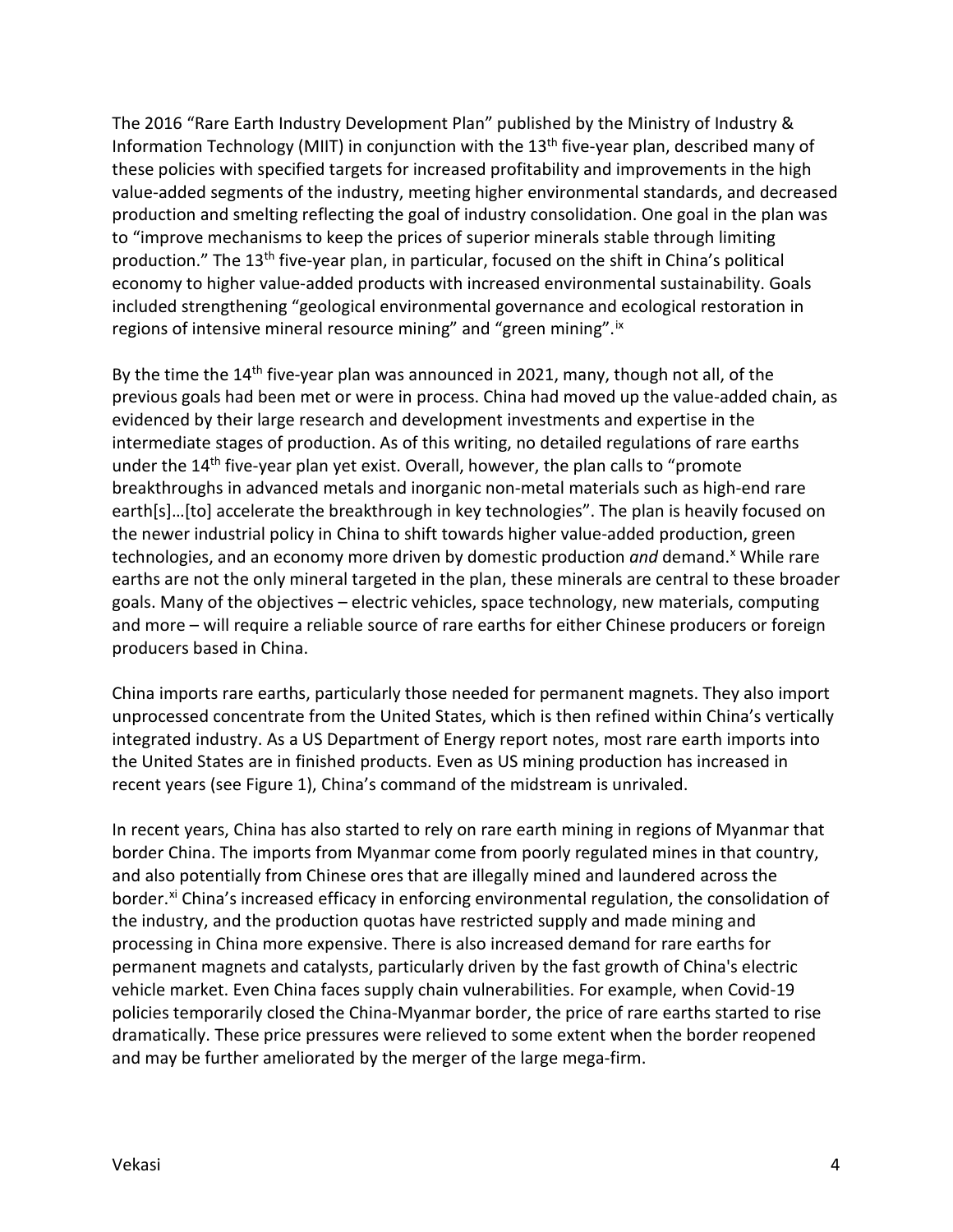#### **Rare earths and permanent magnets**

Demand for rare earths, particularly heavy rare earths that can be used in permanent magnets, is increasing and projected to increase more dramatically in the coming decades.<sup>[xii](#page-3-7)</sup> As Figure 3 in the appendix shows, demand for rare earths, particularly neodymium, but also dysprosium, praseodymium, and samarium, are expected to increase dramatically in the coming years largely due to green technologies, particularly in the automotive industry where neodymiumiron-boron (NIB) permanent magnets are used for motors (the technology and mineral needs are similar for wind turbines). Neodymium is in MRI machines and lasers, and NIB magnets are found in computers, cell phones, and other electronics, in addition to the aforementioned wind turbines and motors. End uses span the health sector, green energy sector, defense, and everyday consumer products. NIB magnets are ubiquitous.

By 2025, one estimate predicts a total demand for major rare earth permanent magnet applications of 94,500 metric tons (see Figure 3). In 2020, global rare earth production was 240,000 metric tons, but this includes all 17 elements, not just the key ones. In conversation, industry insiders have indicated that in recent years, the world has used around 3,000 more tons of neodymium per year than is produced although given the lack of transparency the precise numbers are difficult to pin down.

China's investment in rare earth research and development and the extent of their expertise relative to other countries is evident in the permanent magnet industry and the allocation of patents, one indication of overall investment in research activity. Figure 4 in the appendix shows patents for permanent magnets overall, neodymium-praseodymium permanent magnets, and samarium-cobalt permanent magnets from 2001-2020. While in 2021 China received 48% of patents granted in permanent magnets overall, 99% of neodymium magnet patents and 86% of samarium-cobalt magnet patents were granted to China. While not necessarily an indication of mastery or command of the most cutting-edge technology, patent allocation does indicate expertise, training, and dedication of resources towards an industry. While I do not present the data here, patents in the rare earth industry overall show this same national trend.

## **Assessing Vulnerability**

Relying on a single geographic source for any key material inherently introduces vulnerability in a supply chain, even without concerns about rivalrous politics. We have seen increased weaponization of trade and supply chains around the world over the past decade, including from China with rare earth elements. However, more than the intentionality suggested by potential economic coercion, geographically concentrated raw mineral supply chains increase vulnerability because there is simply an inability to nimbly respond to any crisis or a demand shock. The near certainty of increased future demand will exacerbate this vulnerability.

With the industry status quo, potential vulnerabilities include the following, listed from most to least likely: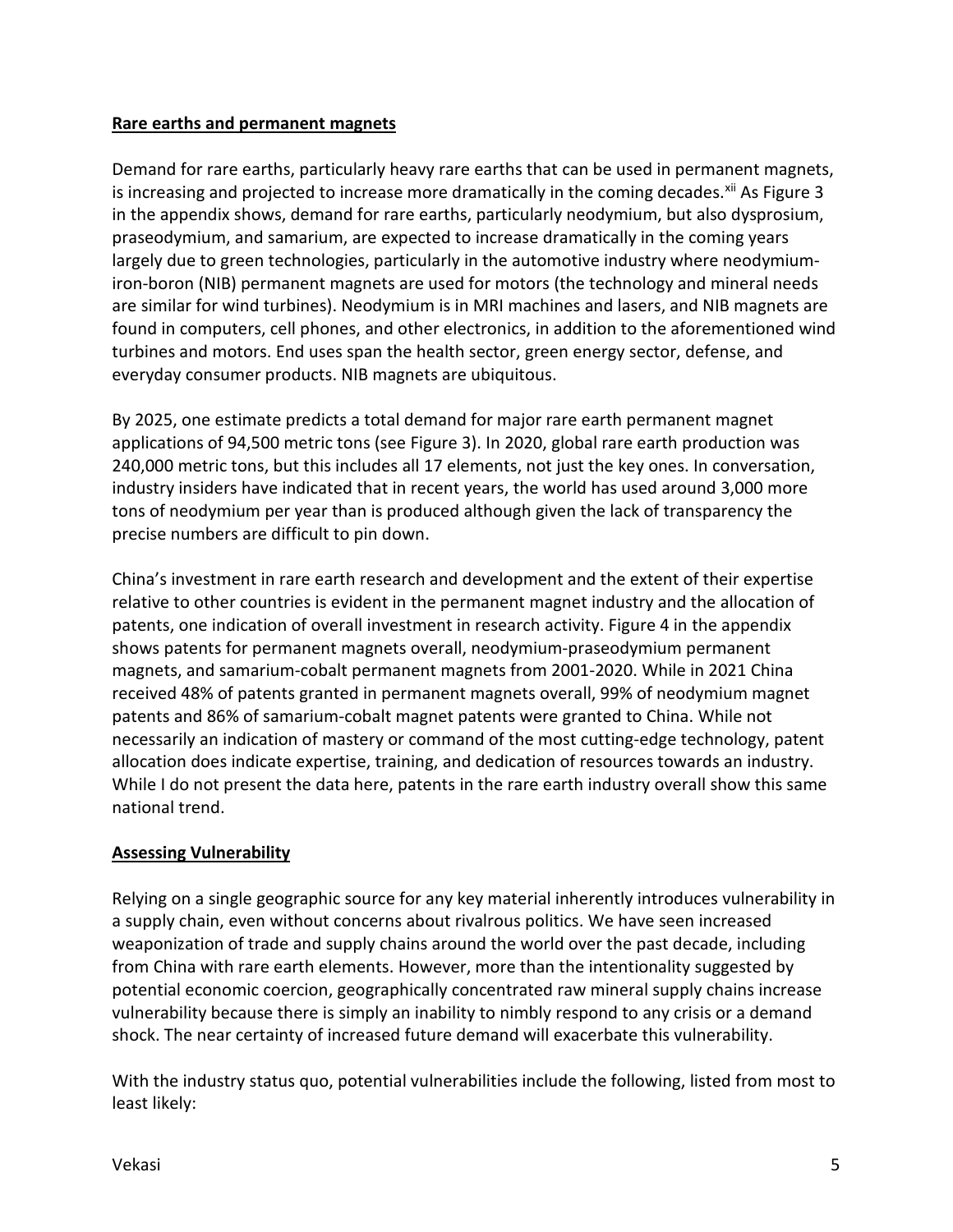- Supply-side shortages due to an undiversified market and booming demand limiting China's export potential and leading to increased costs or even potential shortages for both rare earth elements and downstream products, including permanent magnets. Given the ubiquity of these ingredients, this move would have downstream effects for consumer electronics, medical equipment, and green technology such as electric vehicles and wind turbines.
- Chinese export restrictions or other trade barriers of rare earth elements and downstream products in an aggravated US-China trade conflict, causing price increases and shortages in key segments of the supply chain similar to the above scenario.
- Restriction of key raw materials in the event of a territorial dispute or more severe kinetic conflict that could affect US military readiness in defense of our allies and partners.

Before I address potential tools for the United States government, I will provide a short overview of Japan's relatively successful approach to similar vulnerabilities.

## **Learning from Japan**

After China allegedly restricted rare earth exports to Japan amidst a 2010 territorial dispute, Japan mobilized the private and public sector to build a more resilient supply chain. Japan's historical toolkit of industrial policy and public-private partnerships informed Japan's approach to ameliorate its over-reliance on Chinese rare earths, and Japan has been modestly more successful than other countries. Diversification activities included new economic partnership agreements, joint ventures, mining exploration, and rare earth processing plants throughout Asia, the Americas, and Australia. The Japanese government promoted diversification by improving relations with countries with domestic rare earth reserves through strategies such as diplomatic agreements, overseas development aid projects, and providing opportunities for firms to find overseas partners through economic tours or trade fairs. They also provided direct subsidies and business support through partnerships with a state-owned enterprise.<sup>[xiii](#page-3-8)</sup>

The Japanese Ministry of Foreign Affairs pursued partnerships and new agreements in countries with rare earth deposits, but not the capacity, sufficient infrastructure, or domestic demand to safely mine and process. Japan pursued economic diplomacy with the United States, Australia, Mongolia, India, Vietnam and Kazakhstan, including efforts to secure strategic resources through overseas development aid and diplomacy. Not all of these efforts were successful. For example, efforts to start new mining in Mongolia and Kazakhstan largely failed.

Japan also used industrial policy. The Ministry of Economy, Trade and Industry (METI), and the state-owned enterprise Japan Oil, Gas, and Metals Corporation (JOGMEC) developed policies to promote more robust domestic capacity and diversify internationally. METI introduced subsidy competitions for the private sector for international diversification, developing technological alternatives, and the development of new recycling procedures. METI ran these policies in 2009, 2011, 2016, and 2021 (the 2021 call was a broader policy including PPE and other critical sectors in response to the pandemic).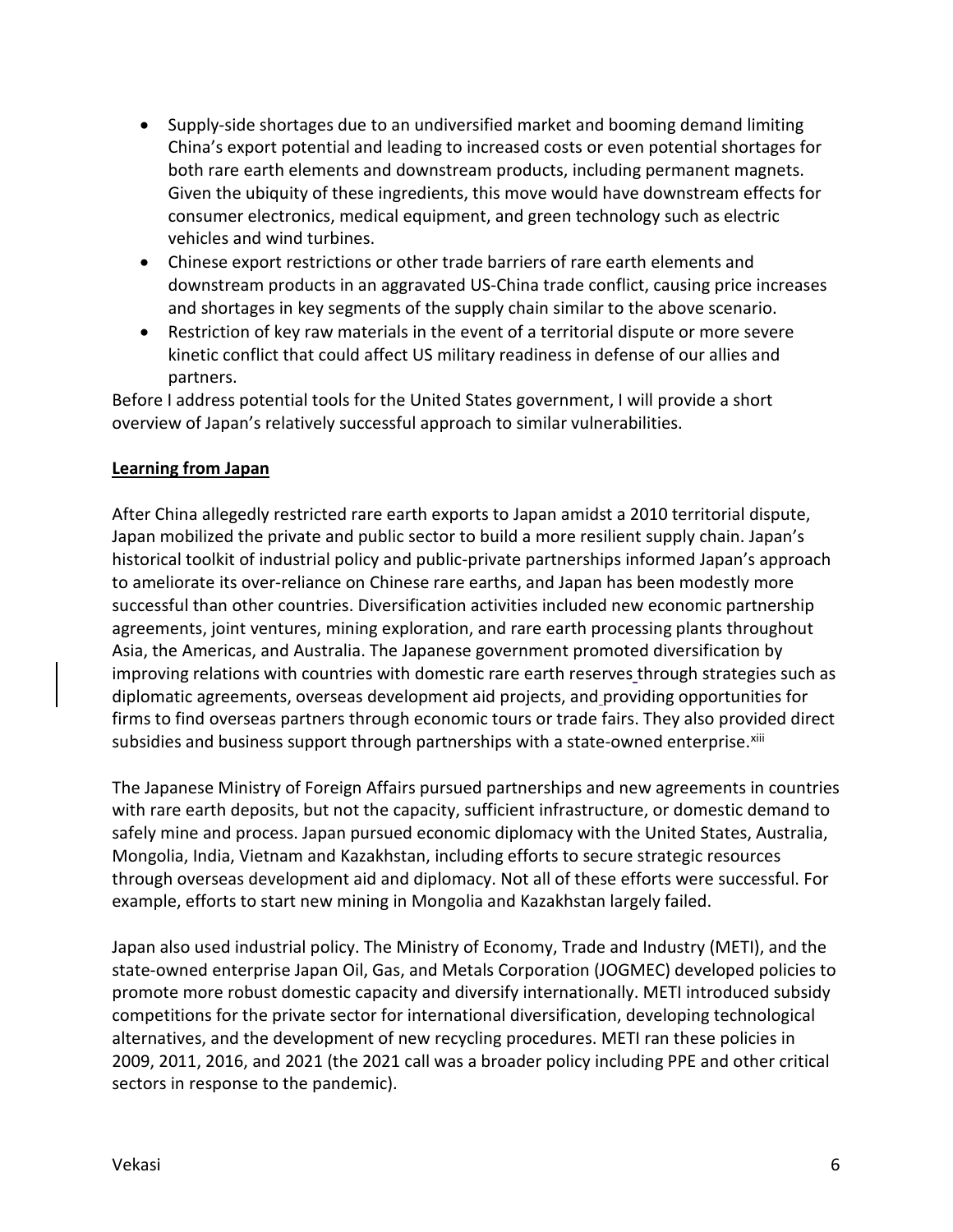The recipients of the METI money are largely small or medium-sized enterprises, but the real movers in the sector of critical minerals are large-scale enterprises, the trading companies that help secure their materials, and a state-owned enterprise that provides financial backing to these large companies. As a relatively resource-poor country, Japan established two state organizations in the 1960s to ensure a supply of oil and minerals. In 2004, these organizations were combined into the Japan Oil, Gas, and Metals Corporation (JOGMEC), which is under the jurisdiction of METI. While mineral extraction is a key goal, JOGMEC assists along the supply chain. Their goals are to promote early-stage exploration and advanced-stage metal mining, helping develop recycling technologies and metal alternatives. They also have a stockpiling program for rare earths. After private companies put in requests for assistance, JOGMEC helps initiate rare earth projects around the world, including in Canada, the United States, South Africa, Australia, Kazakhstan, Vietnam, and Brazil. These are done in partnership with Japanese general trading companies, which are larger companies that (among other roles) solve supply chain problem issues within the Japanese economy for other private firms. For example, JOGMEC and Sojitz are financing the Lynas Rare Earth Project in Australia, which is a key source of non-Chinese rare earths for Japan. With Toyota Tsusho they are helping guarantee a lithium project in Argentina. Xiv While JOGMEC provides financing assistance for these projects, they are initiated by the general trading companies.

Japanese rare earth-related investments in Malaysia where Lynas processes the sediment from their mine in Australia are an example of diversification along the supply chain. The early days of this effort were fraught, and Japanese financing, including from JOGMEC and Sojitz, were needed to rescue Lynas from bankruptcy. The rescue enabled a non-Chinese supply of rare earths for Japanese producers, particularly of neodymium and praseodymium used in electric car batteries.

The public-private nexus and use of industrial policy has been key for Japan's efforts in securing a diverse and resilient supply chain. By late 2017, Japan was importing approximately 30% of its rare earths from Asian countries other than China, a trend that has continued through 2021. Many of these come from Malaysia, showing the success of JOGMEC's policies.

Vulnerabilities, however, still remain. Following the onset of the Covid-19 pandemic and severe supply chain disruption in China, Japan initiated new but similarly designed industrial policy to encourage diversification from China, either through reshoring or moving into a different overseas market. Through this process, at least three companies have received grants to develop rare earth-related companies in Vietnam and Malaysia.<sup>[xv](#page-3-10)</sup> Japan is also pursuing cooperation with the United States and other allies (Canada, the European Union, and Australia) to maintain and develop expertise in the rare earth sector. They hold regular meetings to share research and strategies on critical minerals. Japan and the United States also pledged to jointly develop resiliency in critical minerals during a high-level summit in April 2021. Developing resiliency in critical mineral supply chains is also an element of the Indo-Pacific Economic Framework in which Japan is participating. $x^{vi}$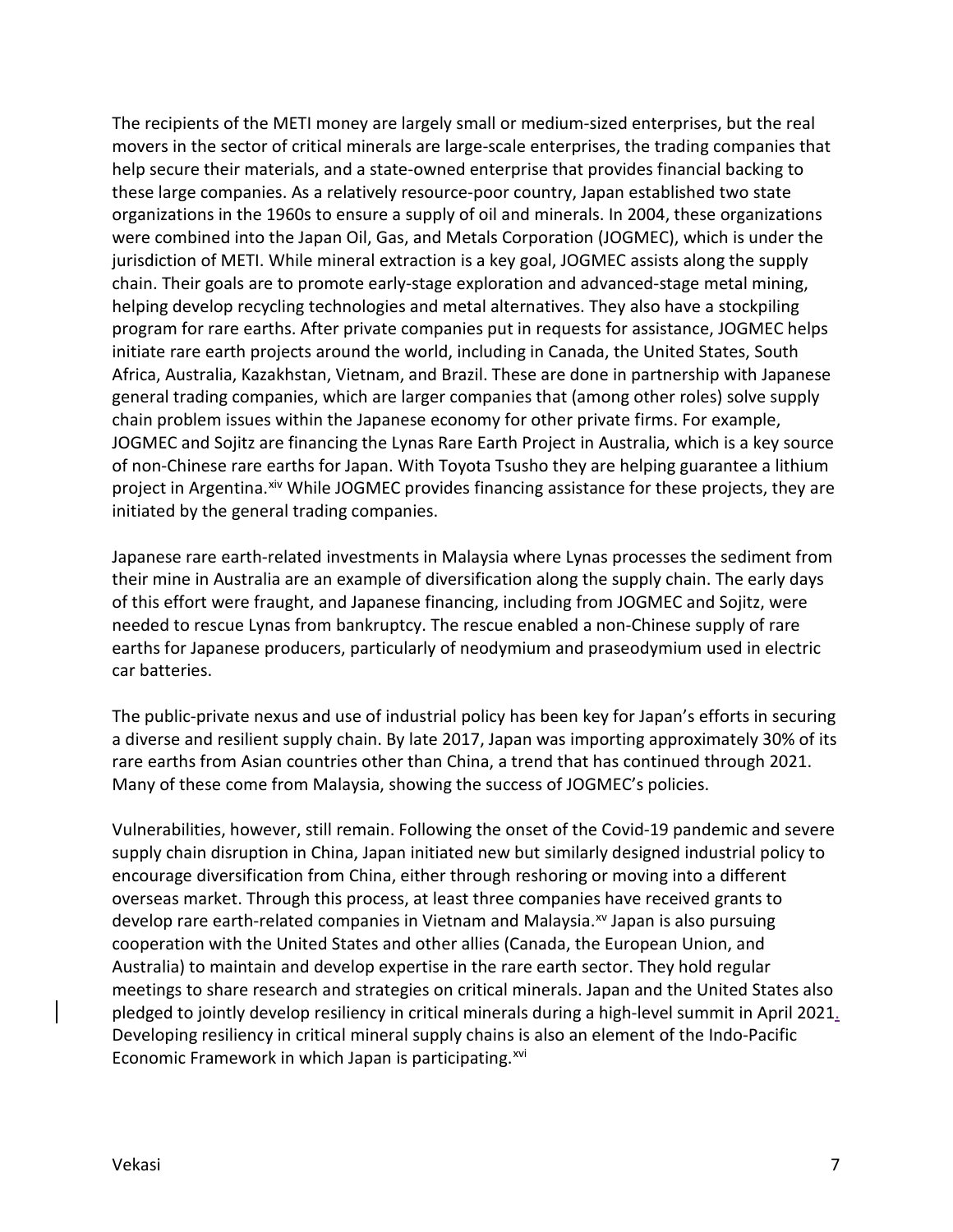#### **Domestic and international interventions**

In this section I assess possible interventions from the United States government, and their attendant risks. I focus on possible incentives for the private sector that encourage diversification and deepening expertise along the supply chain rather than restricting access to Chinese markets through tariffs or non-tariff barriers. At this point, the United States and partners lack the capacity to maintain a rare earth industry outside of China and cooperation with China is in our best interest.

## *Diversifying at the Mining Stage*

Diversification at the mining stage, either by further increasing US mining or in third countries, is one possibility to reduce reliance on China and to respond to future increased demand. This strategy is somewhat high risk, for reasons I outline below. To mitigate initial risks, possible policy interventions are 1) guaranteed minimum purchasing from new mines, 2) public-private partnerships similar to the Japanese model where state financing eased initial risks and prices shocks, or 3) loan guarantees, subsidies, or tax breaks for new risky ventures. **Easing environmental regulations is not recommended** as the political, economic, and social costs from backlash against the project would likely eliminate any gains.

Opening new mines is not a short or simple process. In incentivizing new domestic mining, there needs to be a commitment to carry on throughout short-term price shocks, particularly for metals like cerium and lanthanum that are likely to experience more price volatility. If metals from successful mines are introduced, the market can be flooded with new supply, prices bottom out, and the mine will likely be unsustainable in the short term without external support or a deep-pocketed parent company. The large conglomerate companies in China are well-financed, have a soft landing pad untethered to hard market concerns, and can survive lower prices and turbulence in the market. Australian, US, and Canadian companies do not have that luxury, and often do not survive past the initial mining stages, particularly because the large mining companies (e.g. Australia's Rio Tinto) have stayed out of the rare earth market.

This phenomenon was particularly evident after the 2010–2011 rare earth price and demand crunch when the prices for some elements went up more than 75 times their original prices. The very high price point of specific elements made it temporarily profitable for new mines to open around the world. However, because the prices quickly crashed back to original levels, all of these new mining ventures quickly faded into insolvency. In one study of new entrants to the market, analyst James Kennedy found that of 400 publicly listed rare earth start-ups around the world from 2012-2019, only five of them had successfully achieved commercial production, and those who had were still dependent on Chinese financing and midstream processing.<sup>[xvii](#page-3-12)</sup> The former American company Molycorp's experience with the California Mountain Pass Mine is instructive. The United States tried to diversify using its domestic reserves. The Mountain Pass Mine had closed in 2002 due to environmental concerns as well as unprofitability. When prices began to rise, and incidentally at the urging of US policymakers, Molycorp reopened the mine in 2012 only to declare bankruptcy in 2015 when prices collapsed to early 2010 levels.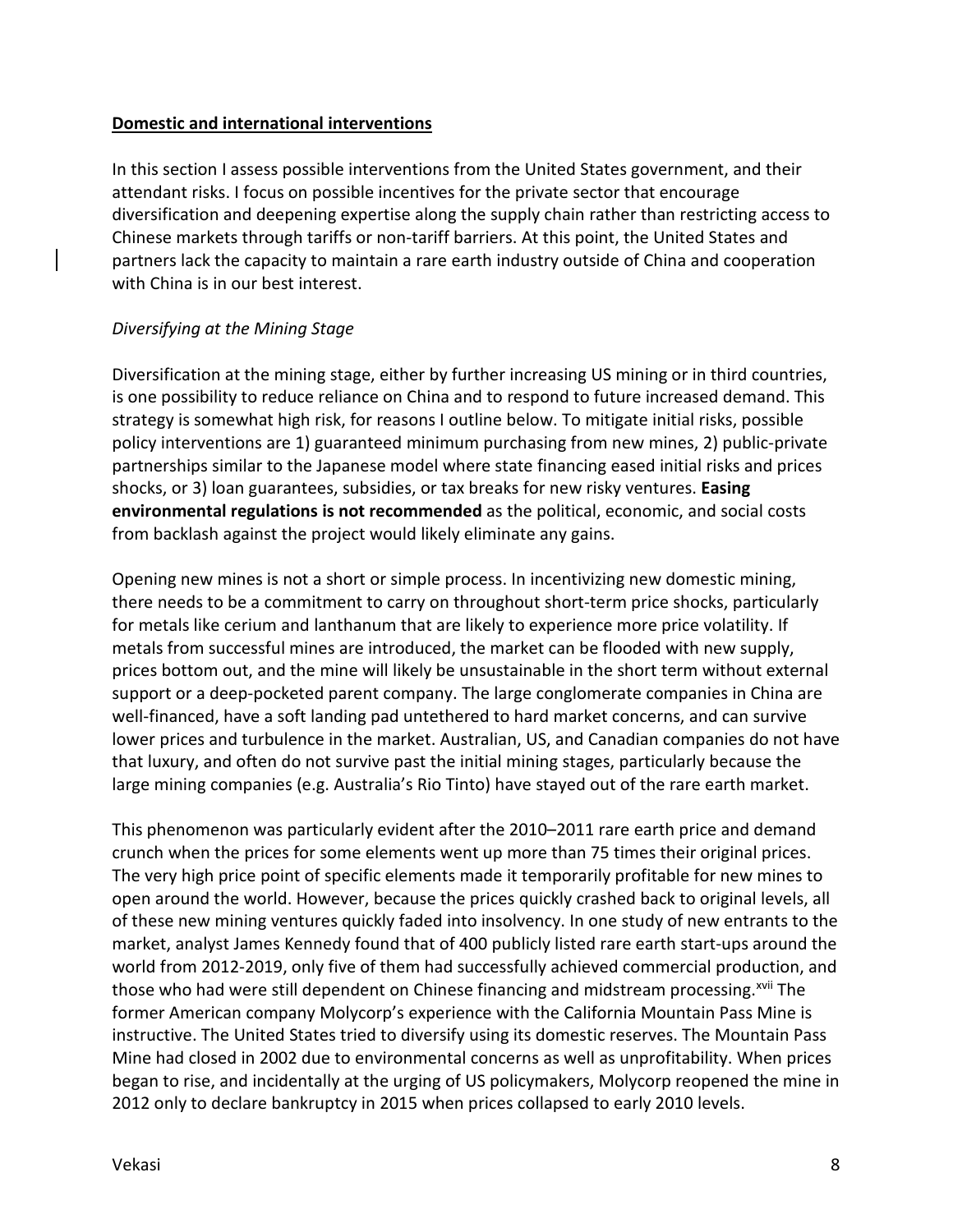These issues are exacerbated by information failure. The lack of a global spot price challenges new entrants to the market. It can be difficult to attract financing without reliable and transparent price information that would allow companies to predict return on investment or make reasonable forecasts of insolvency risk.

Diversification at the mining stage *is* important, particularly because of future anticipated demand. For any of these interventions, however, policymakers must be prepared for failure in many of the projects and willing to provide financial support for firms to survive price fluctuations or other unexpected challenges. To achieve diversification at the mining stage, policymakers must take a long-term view.

#### *Diversifying in the Midstream*

Midstream diversification – particularly including separation, processing, refinement, but also intermediate products like magnets – requires an additional set of tools and investments. Similar environmental externalities from mining exist at the midstream. It also requires more technical expertise, which takes more time and intellectual capital to develop than a new mine. Similar funding mechanisms may be necessary for midstream processing, and have been introduced by the previous administrations, as well as the Biden administration. The Department of Energy's new initiative for extracting rare earths [fr](#page-3-13)om coal waste and ash is one example of how building midstream resilience might proceed.<sup>xviii</sup>

To pursue similar innovations, the United States could expand funding for basic rare earth research and prioritize public-private collaboration that will move the results of basic research into the private sector. For example, the Department of Energy or National Science Foundation can fund university- or national lab-based projects, prioritizing those that have secured joint funding from a private firm so discoveries can be tested and scaled in a commercial environment. The United States already has regular conferences with rare earth experts from Australia, Canada, Japan, and the European Union. The structure of funding could also encourage international collaboration with selected countries to develop a more robust sector outside China, and not just in the United States.

#### Policy recommendations

*Full supply chain resiliency:* The United States government can help ameliorate supply chain vulnerabilities in rare earths by diversifying along the supply chain. While a focus on the mining stage is tempting, attention to the midstream is likely to yield greater results. The midstream is currently more vulnerable and long-term thinking and innovation in this area can reap higher dividends for national strength and security. The United States should invest in basic research, increase funding and opportunities for national labs, and facilitate knowledge via public-private knowledge transfer. These efforts can be done in conjunction with allies that share similar concerns, including the Quad and the European Union, and can build on existing programs. Some of these efforts are ongoing, but should be increased.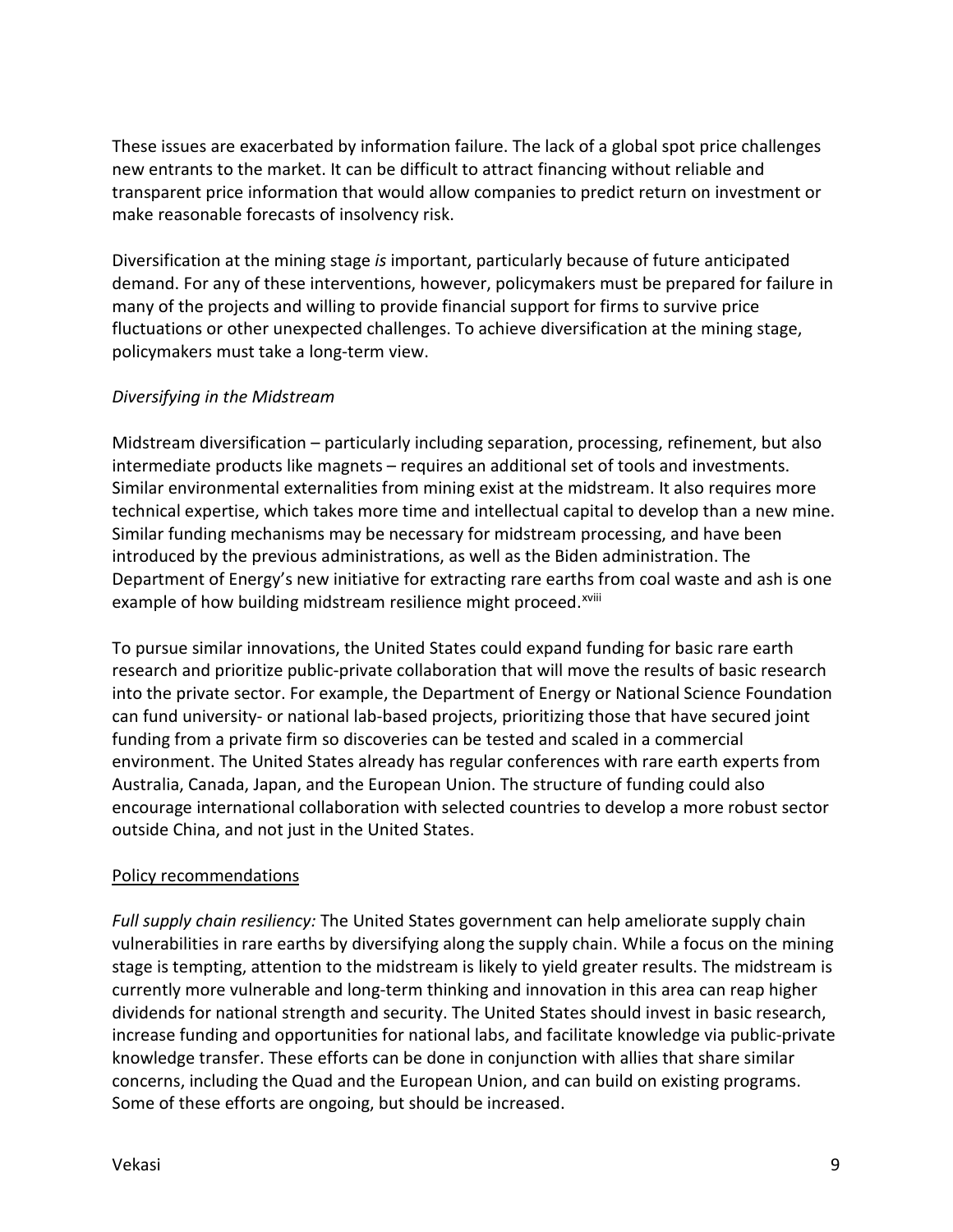*Solving information failures*: The United States government should direct the Department of Commerce to increase information transparency in rare earths by developing an international price index, preferably in cooperation with China. While known market prices for all 17 elements would be beneficial, spot prices for neodymium and praseodymium are particularly pressing. This task could also potentially be accomplished through cooperation with international organizations such as the International Monetary Fund. Price transparency would facilitate success for new market entrants.

*Public-private cooperation:* The United States should emulate Japan's model of public-private funding for new mining and separation facilities that help overcome initial political and environmental risks in the rare earth sector. Even with public funding, it is likely that private companies will need to lean on Chinese expertise to develop a resilient business model. The United States should recognize China's technical leadership in this sector and not prohibit private-sector cooperation with Chinese commercial entities in order to be eligible for opportunities. In conclusion, The US government should facilitate public-private cooperation in addition to cooperation with Chinese commercial entities.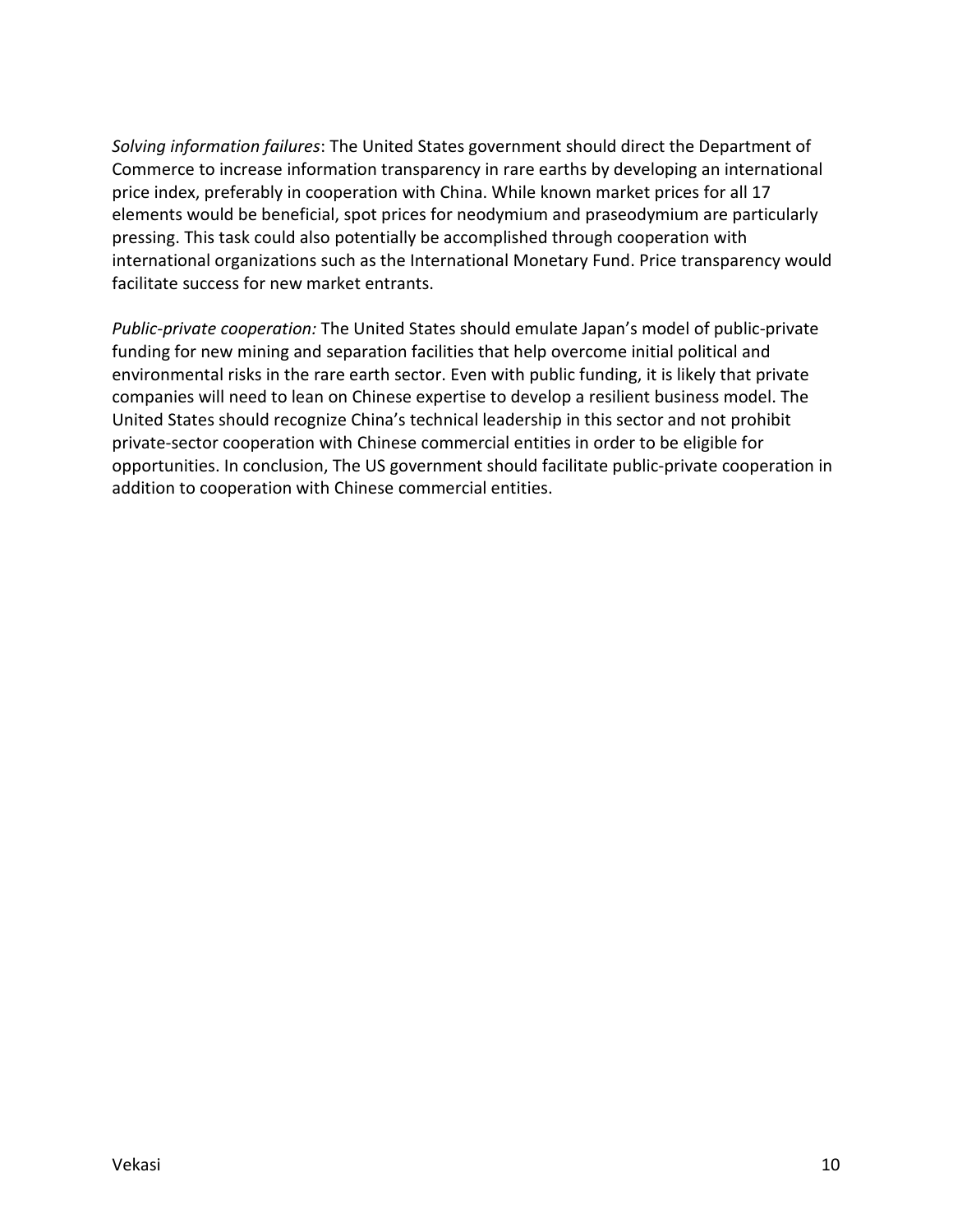# **Appendix – Supporting Figures**

*Figure 1 Global Rare Earth Production, 1994-2020*



Data are from the US Geological Survey Annual Mineral Commodity Summaries and the author's calculations. [xix](#page-3-14)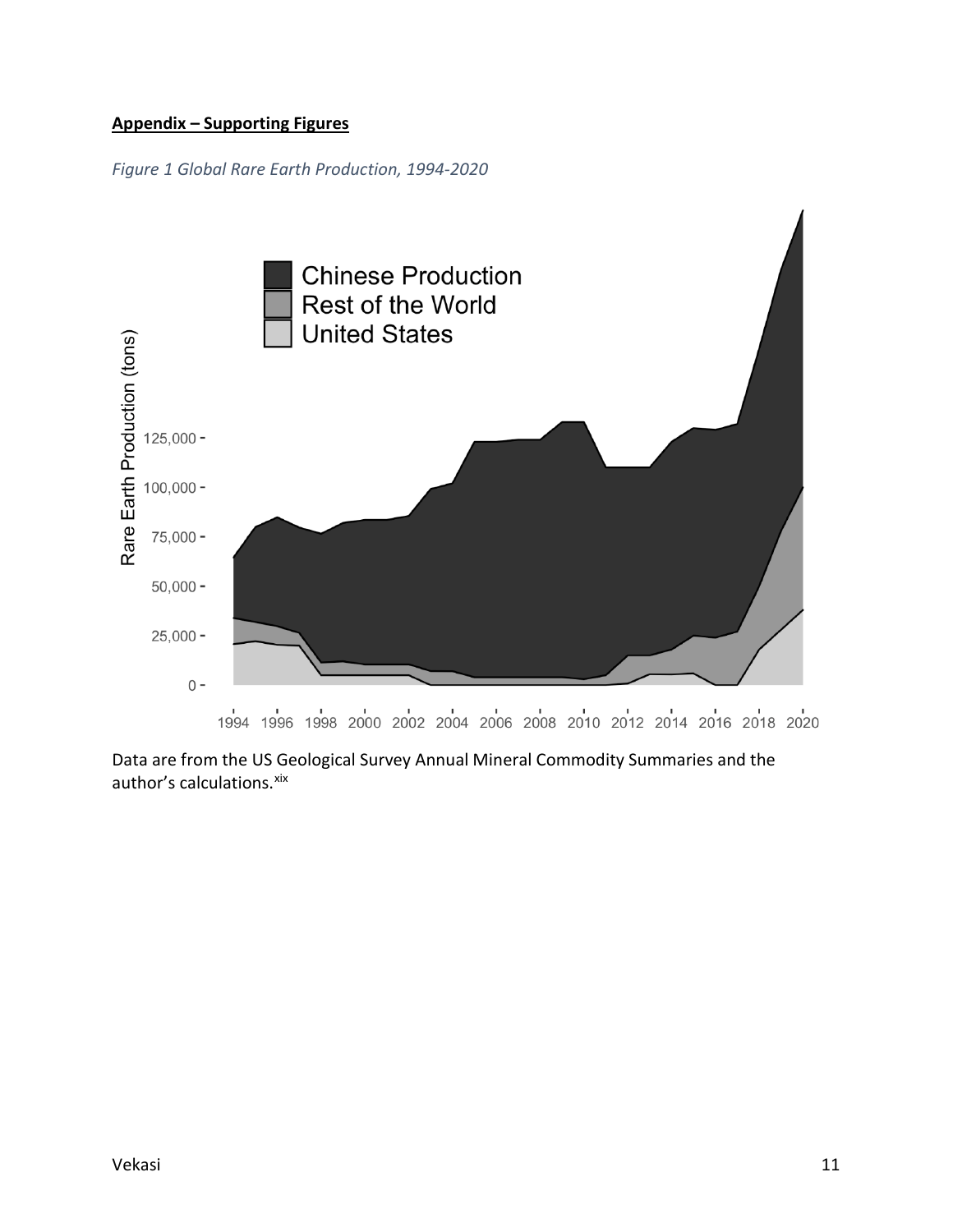*Figure 2 Global Rare Earth Mining Sites and Deposits*



This map shows existing rare earth mines in addition to sites identified by the US Geological Survey as highly potential mining sites. Data comes from a USGS study by Labay et al. complemented by the author's own research.<sup>[xx](#page-3-15)</sup> The primary takeaway from this figure is that rare earths are not geologically rare.





Data were compiled from Statista by the author. Estimates come from a 2016 Quest Rare Minerals report. Similar estimates can be found in industry reports from Adamas Intelligence and the World Bank's Smart Mining report.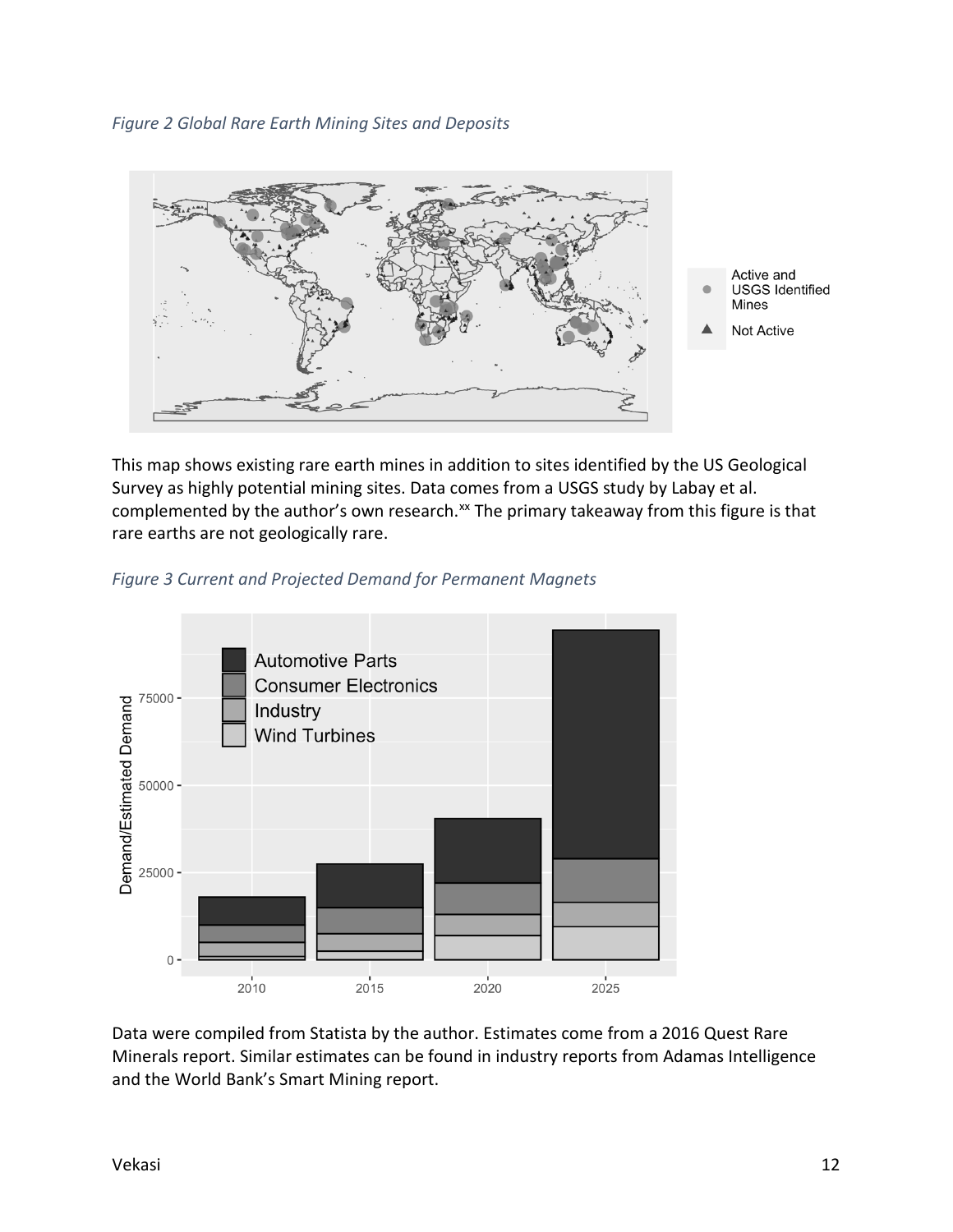

# *Figure 4 Global Patent Grants in Permanent Magnets, 2001-2020*

Data for this figure comes from the Google Patent database, which includes published patents from offices in 105 countries, although the vast bulk of patents come from 15 countries.<sup>xxi</sup> The top five patent grant offices (the United States, Japan, China, Germany, and the European Patent Office) account for approximately 80% of total patents and the top three alone (the United States, Japan, and China) account for almost 70% of all patents granted. Over the past two decades, China's patent applications and grants have been steadily increasing across many sectors. In the cumulative data as of May 2022, China accounted for 38% of patent grants and 21% of patent applications.

 $\overline{a}$ 

<sup>i</sup> P. Henderson et al., "Rare Earth Elements. A Briefing Note by the Geological Society of London," in *Geological Society of London*, 2011, 1–13.

ii Joanne Abel Goldman, "The US Rare Earth Industry: Its Growth and Decline," *Journal of Policy History* 26, no. 2 (2014): 139–66.

iii Kristin Vekasi, "The Geoeconomics of Critical Rare Earth Minerals," *Georgetown Journal of International Affairs* 22, no. 2 (2021): 271–79.

iv Julie Michelle Klinger, *Rare Earth Frontiers: From Terrestrial Subsoils to Lunar Landscapes* (Cornell University Press, 2018).